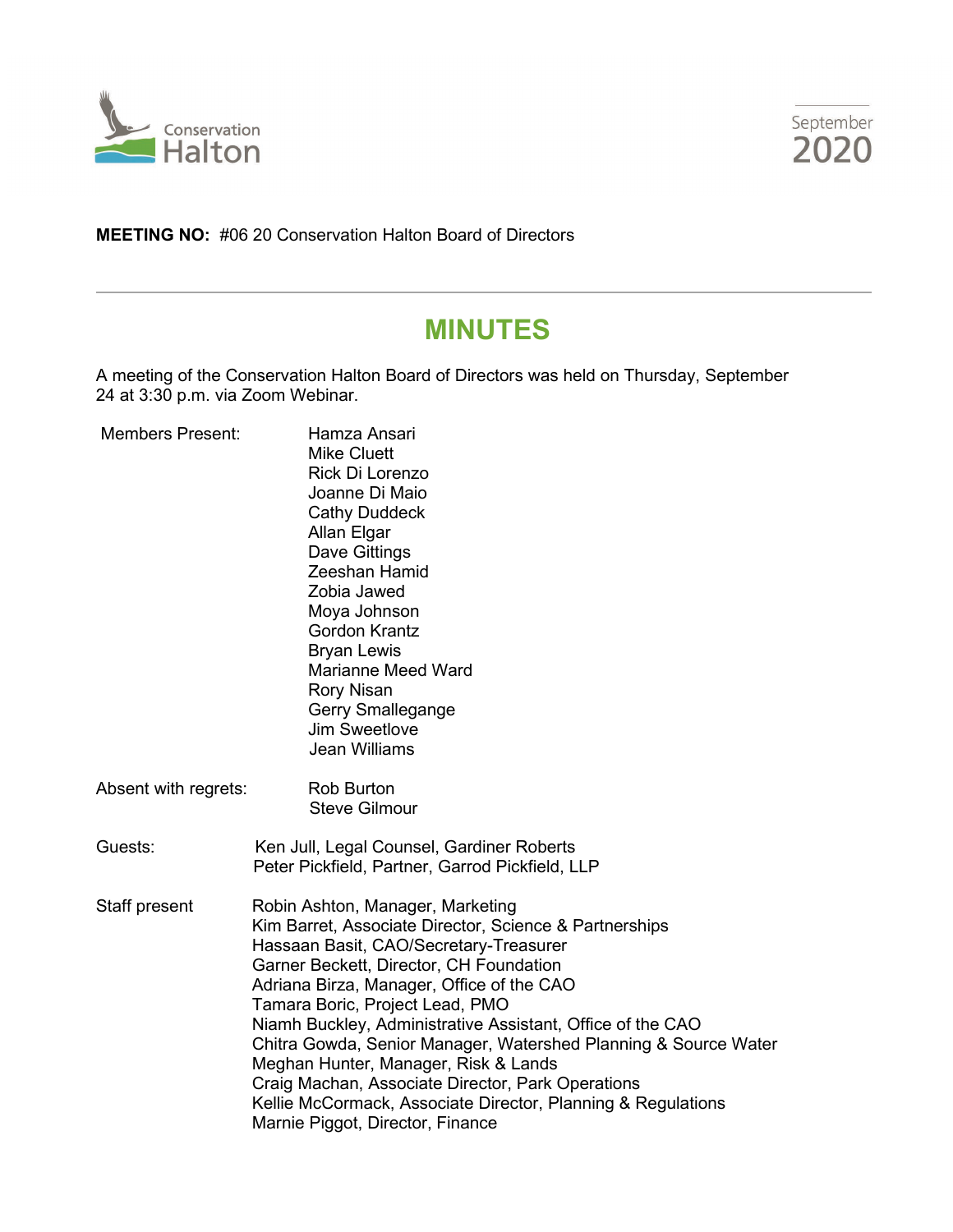



 Plezzie Ramirez, Senior Manager, Human Resources Jill Ramseyer, Director, Corporate Compliance Pavan Seth, Procurement Specialist Katie Skillen, Associate Director, Marketing and Communications Barb Veale, Director, Planning & Watershed Management Mark Vytvytskyy, Director, Parks and Operations, Executive Lead Digital **Transformation** 

Chair Gerry Smallegange called the meeting to order at 3:30 p.m. Chair advised that the Agenda would be amended to reflect that CAO Hassaan Basit would present the CH Fall event.

**1. Roll Call** 

## **2. Disclosure of Pecuniary Interest for Conservation Halton Board of Directors**

There were **NONE.**

#### **3. Acceptance of Amended Agenda**

**CHBD 06 01:** Moved by: Jean Williams Seconded by: Moya Johnson

#### THAT the **Amended Agenda be accepted as distributed.**

*Carried*

#### **4. Presentations**

4.1 Strategic Plan methodology (Action Item 6.2) (Hassaan Basit, CAO & Tamara Boric, PMO)

At the request of the CAO 4 members have volunteered to be part of the Conservation Halton Strategic Plan Task Force team: Mike Cluett, David Gittings, Jim Sweetlove and Rory Nisan. Staff will reach-out directly to the members with next steps for the project and engagement.

4.2 CH Foundation – Fall Event (Hassan Basit, CAO)

The CAO provided an update to the board on the CHF "Mountsberg Sugarbush Experience Event" that will take place on Saturday October 3 with 3 experiences; "*A Bluegrass Brunch*", "*A Whiskey Sip"* and *"A Country Dinner" .* 

In response to concern from some Board members re timeliness of the event, the CAO advised that CH staff have worked closely with the City of Hamilton to ensure that all measures are being taken to adhere to COVID 19 public health guidelines and restrictions. Arrival times are staggered, and the experiences are set up to respect social distancing.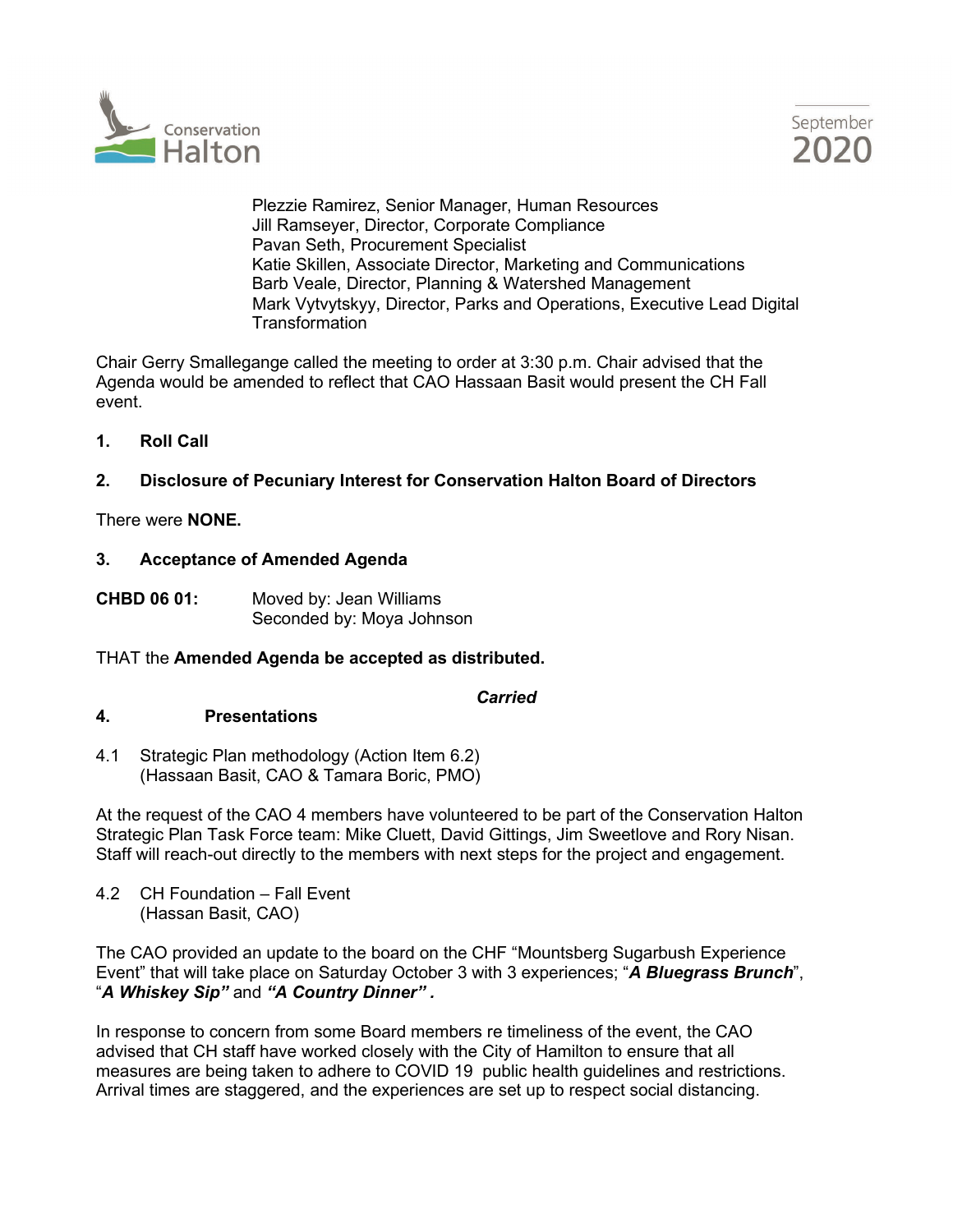



CH will post and email a fact sheet to guests advising them of the staggered arrival times (which appears on the top of their invite) and the steps that have been taken to ensure their safety.

#### **5. Consent Items**

 Approval of Conservation Halton Board of Directors Meeting Minutes dated June 25, 2020 2020.

- 5.1 Purchasing Report for April July 2020 (Report #: CHBD 06 20 01)
- 5.2 CN Status Update (Report #: CHBD 06 20 02)
- 5.3 Proposed Amendment 1 to A Place to Grow: Growth Plan for the Greater Golden Horseshoe (A Place to Grow) and Proposed Land Needs Assessment Methodology for A Place to Grow: Growth Plan for the Greater Golden Horseshoe ERO No. 019-1680 and 019-1679/CH File No. PPO 053 (Report #: CHBD 06 20 03)
- 5.4 Updating Ontario's Water Quantity Management Framework ERO No. 019-1340 CH File No. PPO 059 (Report #: CHBD 06 20 04)
- 5.5 Permits & Letters of Permission issued under Ontario Regulation 162/06 from January 1 to August 31, 2020 (Report #: CHBD 06 20 05)
- 5.6 Hamilton Harbour Remedial Action Plan Funding (Report #: CHBD 06 20 06)

#### **6. Action Items**

6.1 Amendment to The Halton Region Conservation Authority General Membership By-law No. 2018-01 (Report #: CHBD 06 20 07)

| <b>CHBD 06 02</b> | Moved By: David Gittings   |
|-------------------|----------------------------|
|                   | Seconded by: Cathy Duddeck |

THAT the Conservation Halton Board of Directors **direct staff to post the amended General Membership By-law No. 2018-01 on the Authority's website, [www.conservationhalton.ca](http://www.conservationhalton.ca/)**

And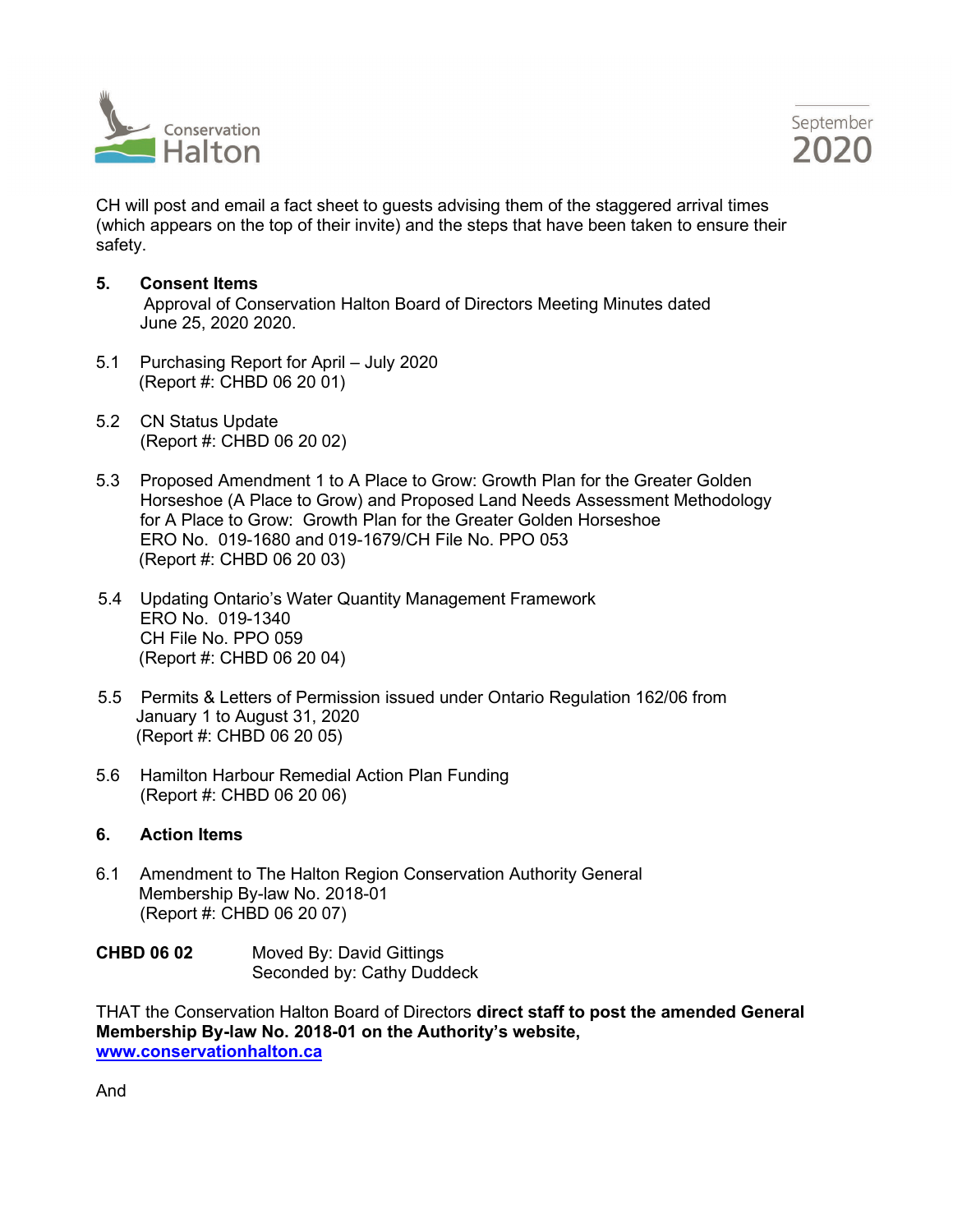



THAT the Conservation Halton Board of Directors **direct staff to post the MECP Minister's Direction that enables conservation authorities to convene meetings of the board electronically in order to make the necessary amendments to their By-law on [www.conservationhalton.ca.](http://www.conservationhalton.ca/)** 

*Carried* 

6.2 Strategic Plan methodology (Report #: CHBD 06 20 08)

| <b>CHBD 06 03</b> | Moved by: Moya Johnson   |
|-------------------|--------------------------|
|                   | Seconded by: Allan Elgar |

THAT the Conservation Halton Board of Directors **approve the proposed project methodology, governance model, work plan and task force membership to support the renewal of Conservation Halton's strategic plan, 2021-24'.** 

Call for Participation from Board Members: Rory Nisan, Dave Gittings, Jim Sweetlove, Mike Cluett volunteered to be part of the Strategic Plan Task Force.

## *Carried* **Carried**

- 6.3 Land Disposition King's Highway 401 at Kelso CA (Report #: CHBD 06 20 09)
- **CHBD 06 04** Moved by: Gordon Krantz Seconded by: Jim Sweetlove

THAT the Conservation Halton Board of Directors **approve the disposition of 0.0865 acres from PIN 249740013, shown as Part 2 of Plan 20R-21482 (known as Part Lot 5, Concession 6 Nassagaweya), part of Kelso Conservation Area, owned by The Halton Region Conservation Authority to be transferred to the Ministry of Transportation, in alignment with the approved Land Securement Strategy;**

And

THAT the Conservation Halton Board of Directors **approve the acceptance and deposit of \$2030.00 into the Land Securement Reserve based on the calculated market value and administration fees from the Ministry of Transportation, in alignment with the approved Land Securement Strategy.**

#### *Carried* **Carried**

- 6.4 Budget Variance Report for the Period Ended July 31, 2020 and 2020 Projected Year End Amounts (Report #: CHBD 06 20 10)
- **CHBD 06 05** Moved by: Allan Elgar Seconded by: Dave Gittings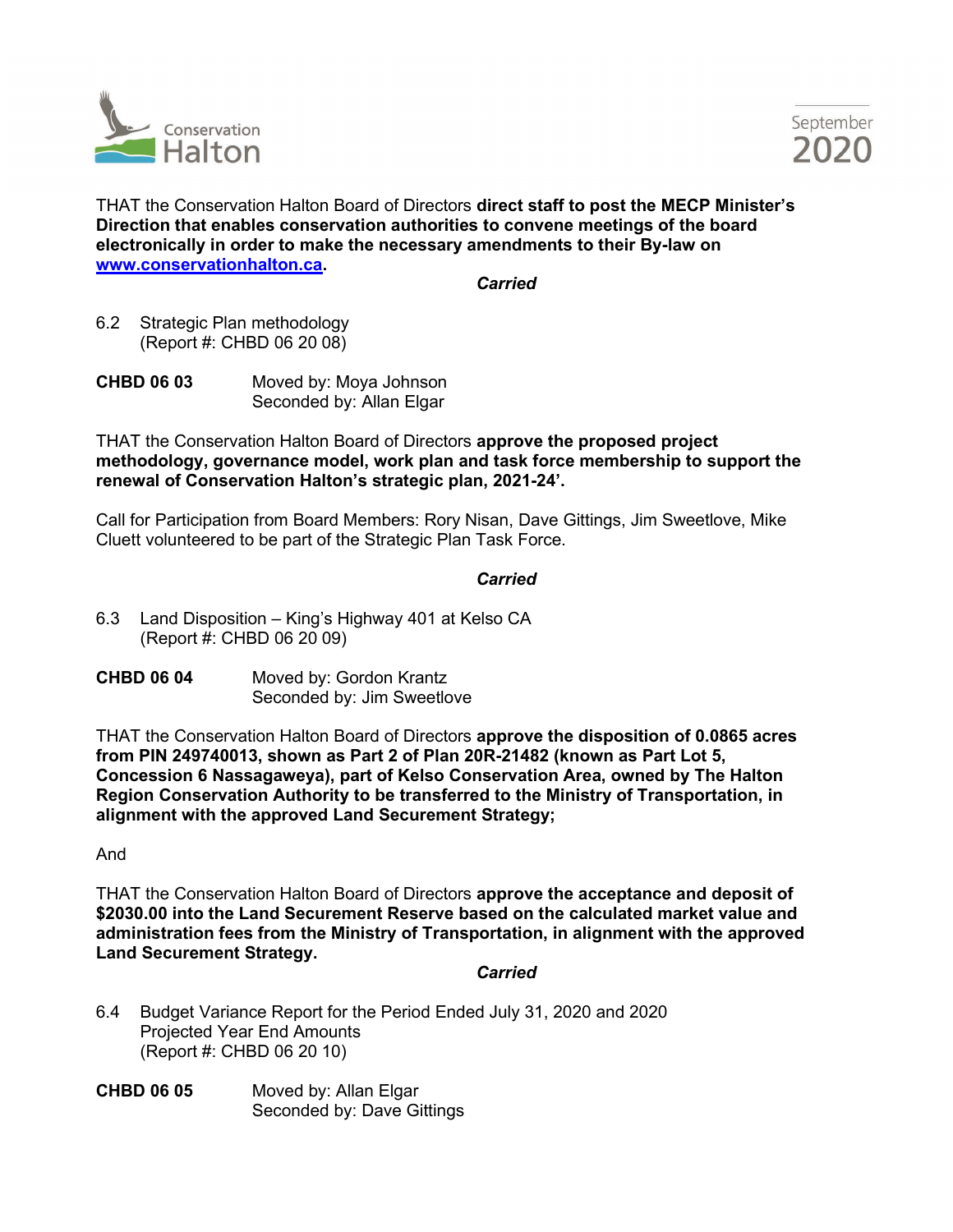



THAT the Conservation Halton Board of Directors **approve capital projects as follows:**

- **1. Reinstating the Milton Channel Repairs capital project included in the 2019 budget for \$255,927 and associated funding sources, closed in the staff report dated June 25, 2020 and**
- **2. Conservation Areas capital projects of \$235,000 related to facility, infrastructure and technology requirements as noted in the staff report dated September 24, 2020 funded by a transfer from the Conservation Areas Capital Reserve;**

And

THAT the Conservation Halton Board of Directors **receive for information the staff report dated September 24, 2020 on the Budget Variance for the period ended July 31, 2020 and 2020 Projected Year End Amounts.** 

*Carried*

The CAO provided an update on ParkPass that CH had worked with to enable the parks to reopen. The CAO advised that the system they developed, which had gone through many changes and updates, had enabled CH to welcome guests back to the parks in a safe way while continuing to respect social distancing. Visitation was up by 70% from previous years.

The CAO advised that the marketing team had carried out a survey for opening Glen Eden and had received over 3000 response in 3 days. The CAO confirmed that Glen Eden will reopen using the same ParkPass reservation system.

Allan Elgar and Board members commended the CAO for all of the work and efforts that had been made to reopen the parks during the pandemic and keep staff safe and supported over the past eight months.

6.5 Margaret Grace Harris Bequest (Report #: CHBD 06 20 11)

**CHBD 06 06** Moved by: Dave Gittings Seconded by: Allan Elgar

THAT the Conservation Halton Board of Directors **approve the designation of funds bequeathed by Margaret Grace Harris as recommended herein.** 

CHF Director Garner Beckett will work with family to identify memorial to honour the legacy of Margaret Grace Harris.

#### *Carried*

6.6 Re-appointment of Member to the Conservation Halton Foundation Board of Directors (Report #: CHBD 06 20 12)

**CHBD 06 07** Moved by: Jean Williams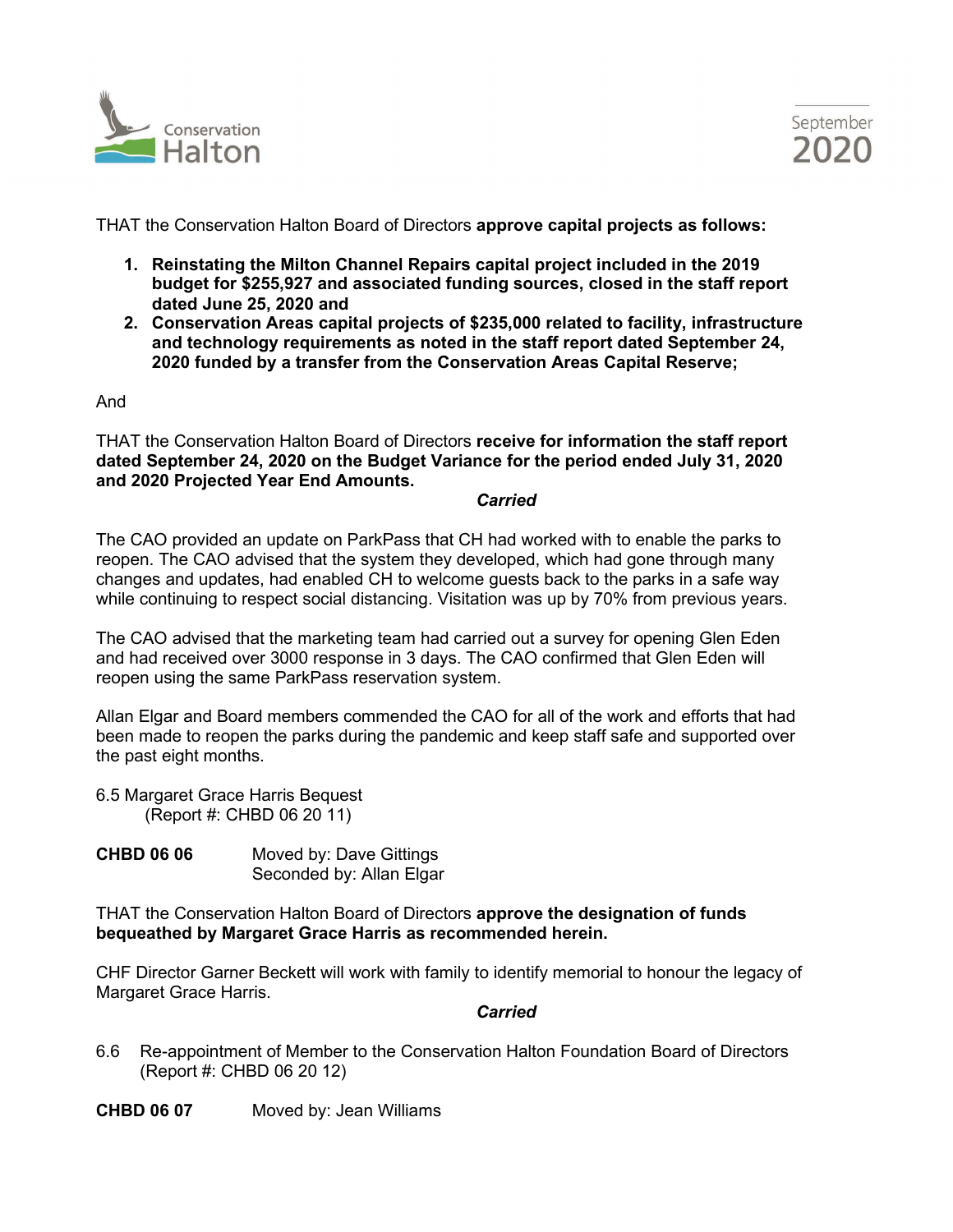



Seconded by: Moya Johnson

THAT the Conservation Halton Board of Directors **approve the re-appointment of Don Ford, as member to the Conservation Halton Foundation Board of Directors for a two-year term.**

And

THAT the Conservation Halton Board of Directors **accepts the recommendation from the Conservation Halton Foundation Board of Directors report CHF 05 19 02 (approved at the CHF Board meeting dated September 23, 2020) regarding the above-named appointment.** 

Chair Gerry Smallegange acknowledged that Jim Sweetlove had been re-elected Chair of Conservation Halton Foundation 2020/2021.

*Carried*

## **7. CAO Verbal Update**

The CAO advised the Board members that CH has been awarded the "Best Social Initiative" by Sustainable Hamilton Burlington (SHB). CH is a relatively new and proud member of SHB with a mission to inspire other organizations with a goal of reducing environmental impact while providing for greater social good.

The CAO provided an update on MPP Jeff Yurek, Minister of the Environment, Conservation and Parks' recent visit to Crawford Lake.

The CAO advised that CH is working with a consultant to turn CH into a "Model of Innovation" and will provide an update at a future Board of Directors meeting about CH's vision for a Innovation Hub. The Innovation Hub will create strategic partnerships, collaborate with local start up and/or established technology companies to develop pilots and proof of concept deployments, with the intention of continuing to potential product development. The potential partner will have to show evidence of having developed products in the areas of interest to CH – broadly, smart water and smart parks.

#### **8. CHF Update (Jim Sweetlove)**

CHF Chair Jim Sweetlove provided an update on Conservation Halton Foundation including a synopsis of a presentation at the September 23 CH Foundation meeting on "Fundraising Activities and Opportunities During a Pandemic", by Karen Willson, Senior Vice President at KCI, Ketchum Canada Inc.

#### **9. IN CAMERA Items**

**CHBD 06 08** Moved by: Jean Williams Seconded by: Marianne Meed WARD